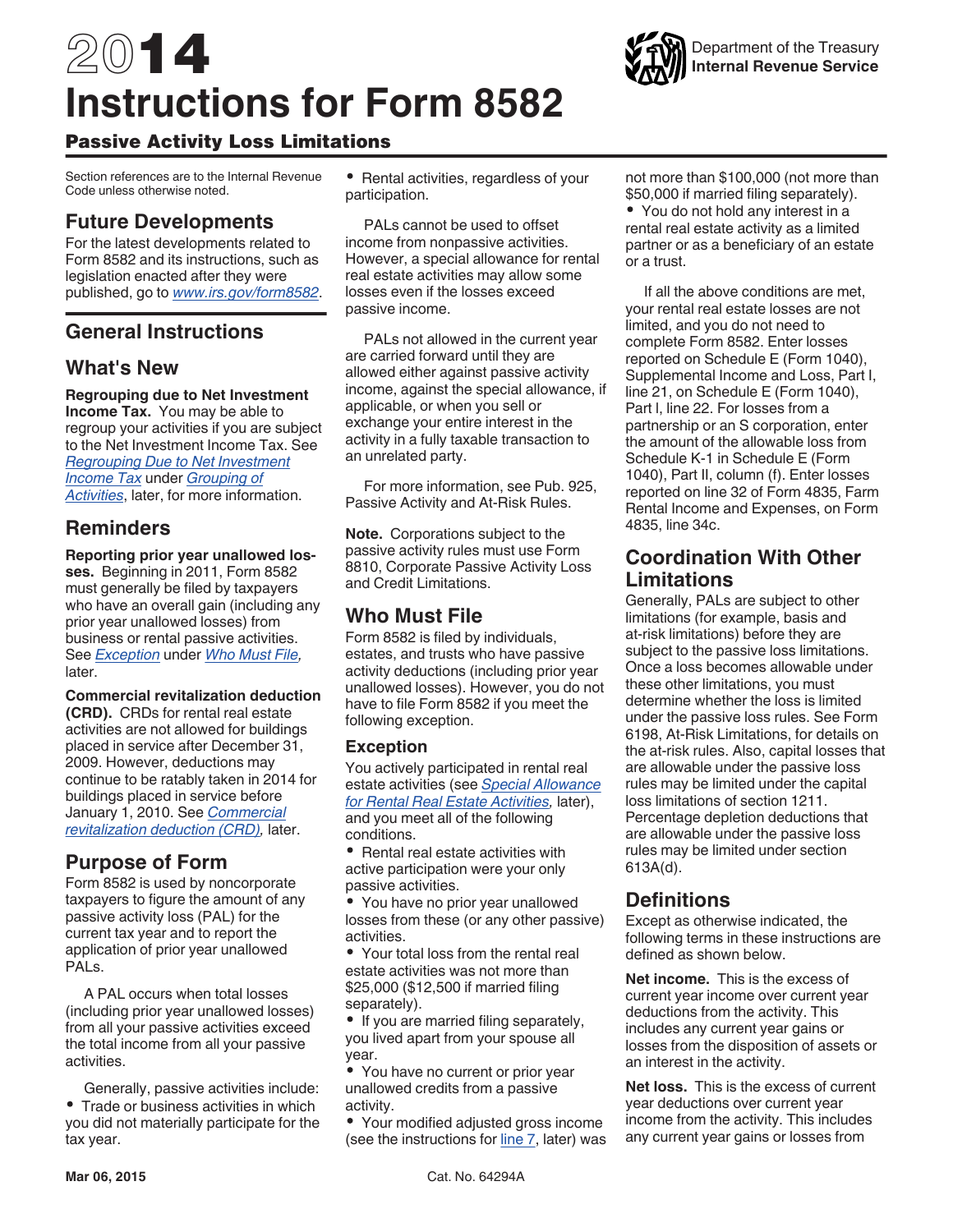<span id="page-1-0"></span>the disposition of assets or an interest in the activity.

**Overall gain.** This is the excess of the "net income" from the activity over the prior year unallowed losses from the activity.

**Overall loss.** This is (a) the excess of the prior year unallowed losses from the activity over the "net income" from the activity or (b) the prior year unallowed losses from the activity plus the "net loss" from the activity.

**Prior year unallowed losses.** These are the losses from an activity that were disallowed under the PAL limitations in a prior year and carried forward to the tax year under section 469(b). See Regulations section 1.469-1(f)(4) and Pub. 925.

## **Activities That Are Not Passive Activities**

The following are not passive activities.

1. Trade or business activities in which you materially participated for the tax year.

2. Any rental real estate activity in which you materially participated if you were a "real estate professional" for the tax year. You were a real estate professional only if:

a. More than half of the personal services you performed in trades or businesses during the tax year were performed in real property trades or businesses in which you materially participated, and

b. You performed more than 750 hours of services during the tax year in real property trades or businesses in which you materially participated.

For purposes of whether you materially participated under item (2), each interest in rental real estate is a separate activity, unless you elect to treat all interests in rental real estate as one activity. For details on making this election, see Instructions for Schedule E (Form 1040).

If you are married filing jointly, one spouse must separately meet both (2) (a) and (2)(b), without taking into account services performed by the other spouse.

A real property trade or business is any real property development, redevelopment, construction, reconstruction, acquisition, conversion, rental, operation, management, leasing, or brokerage trade or business.

Services you performed as an employee are not treated as performed in a real property trade or business unless you owned more than 5% of the stock (or more than 5% of the capital or profits interest) in the employer.

**Note.** If a rental real estate activity is not a passive activity for the current year, any prior year unallowed loss is treated as a loss from a former passive activity. See *[Former Passive Activities](#page-6-0),*  later.

3. A working interest in an oil or gas well. Your working interest must be held directly or through an entity that does not limit your liability (such as a general partner interest in a partnership). In this case, it does not matter whether you materially participated in the activity for the tax year.

If, however, your liability was limited for part of the year (for example, you converted your general partner interest to a limited partner interest during the year), some of your income and losses from the working interest may be treated as passive activity gross income and passive activity deductions. See Temporary Regulations section 1.469-1T $(e)(4)(ii)$ .

4. The rental of a dwelling unit you used as a residence if section 280A(c) (5) applies. This section applies if you rented out a dwelling unit that you also used as a home during the year for a number of days that exceeds the greater of 14 days or 10% of the number of days during the year that the home was rented at a fair rental.

5. An activity of trading personal property for the account of owners of interests in the activity. For purposes of this rule, personal property means property that is actively traded, such as stocks, bonds, and other securities. See Temporary Regulations section 1.469-1 $T(e)$ (6) for more details.

Generally, income and losses from these activities are not entered on Form 8582. However, losses from these activities may be subject to limitations other than the passive loss rules.

## **Trade or Business Activities**

A trade or business activity is an activity (other than a rental activity or an activity treated as incidental to an activity of holding property for investment) that:

1. Involves the conduct of a trade or business (within the meaning of section 162),

2. Is conducted in anticipation of starting a trade or business, or

3. Involves research or experimental expenditures deductible under section 174 (or that would be if you chose to deduct rather than capitalize them).

Trade or business activities are generally reported on Schedule C (Form 1040), Profit or Loss From Business (Sole Proprietorship), Schedule C-EZ (Form 1040), Net Profit From Business (Sole Proprietorship), or Schedule F (Form 1040), Profit or Loss From Farming, or in Part II or III of Schedule E (Form 1040). For trade or business activities that are significant participation passive activities (defined in item 4 under *[Tests for individuals](#page-3-0)*, later), see Pub. 925 for how to report their income or losses.

# **Rental Activities**

A rental activity is a passive activity even if you materially participated in the activity (unless it is a rental real estate activity in which you materially participated and you were a real estate professional).

An activity is a rental activity if tangible property (real or personal) is used by customers or held for use by customers and the gross income (or expected gross income) from the activity represents amounts paid (or to be paid) mainly for the use of the property. It does not matter whether the use is under a lease, a service contract, or some other arrangement.

However, if you meet any of the five exceptions below, the rental of the property is not treated as a rental activity. See *[Reporting Income and](#page-2-0)  [Losses From the Activities](#page-2-0)*, later, if you meet any of the exceptions.

## **Exceptions**

An activity is not a rental activity if:

1. The average period of customer use is:

a. 7 days or less, or

b. 30 days or less and significant personal services were provided in making the rental property available for customer use.

Figure the average period of customer use for a class of property by dividing the total number of days in all rental periods by the number of rentals during the tax year. If the activity involves renting more than one class of property, multiply the average period of customer use of each class by the ratio of the gross rental income from that class to the activity's total gross rental income. The activity's average period of customer use equals the sum of these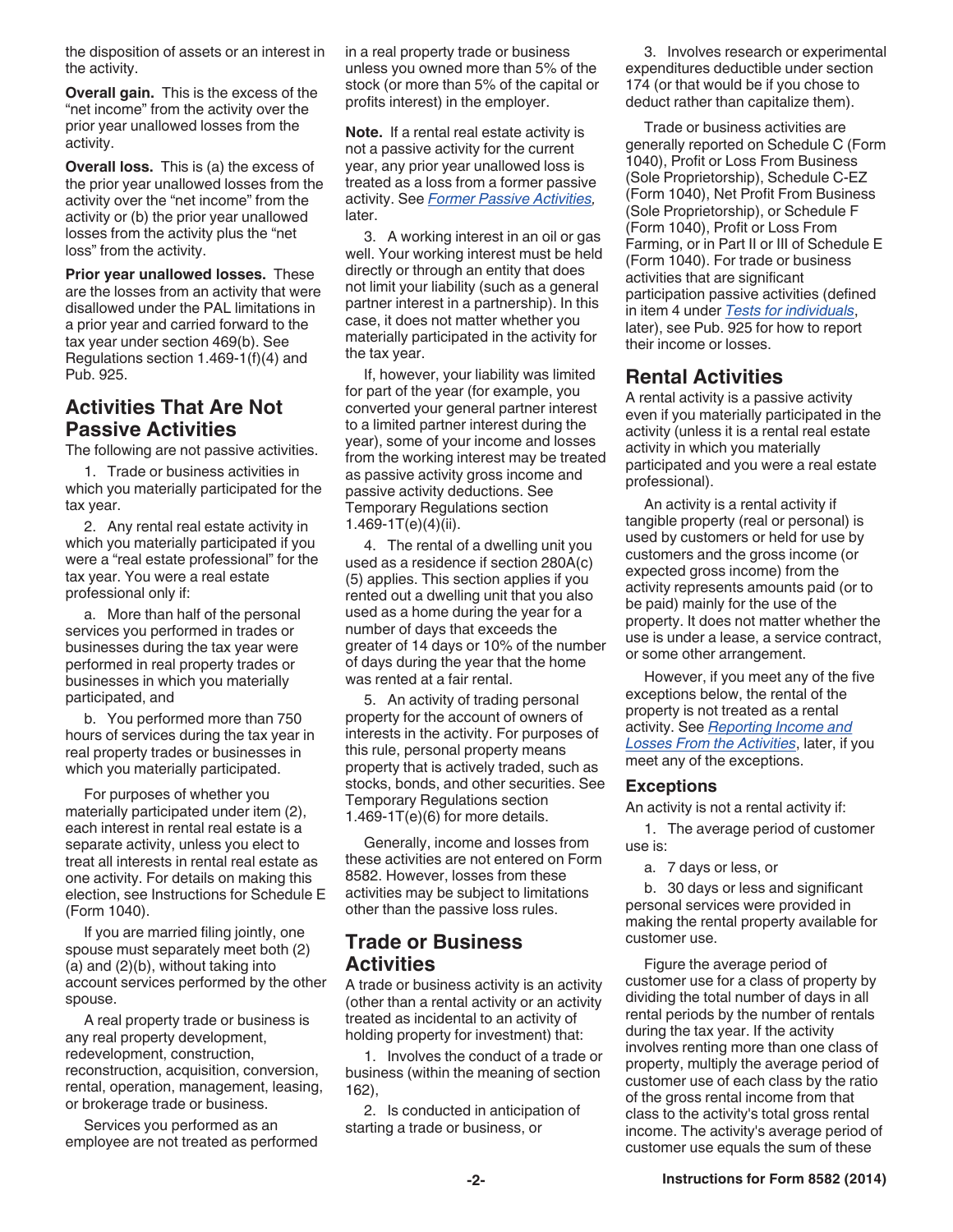<span id="page-2-0"></span>class-by-class average periods weighted by gross income. See Regulations section 1.469-1(e)(3)(iii).

Significant personal services include only services performed by individuals. To determine if personal services are significant, all relevant facts and circumstances are taken into consideration, including the frequency of the services, the type and amount of labor required to perform the services, and the value of the services relative to the amount charged for use of the property.

2. Extraordinary personal services were provided in making the rental property available for customer use. This applies only if the services are performed by individuals and the customers' use of the property is incidental to their receipt of the services.

3. Rental of the property is incidental to a nonrental activity.

The rental of property is incidental to an activity of holding property for investment if the main purpose of holding the property is to realize a gain from its appreciation and the gross rental income is less than 2% of the smaller of the unadjusted basis or the fair market value (FMV) of the property.

Unadjusted basis is the cost of the property without regard to depreciation deductions or any other basis adjustment described in section 1016.

The rental of property is incidental to a trade or business activity if:

a. You own an interest in the trade or business activity during the tax year,

b. The rental property was mainly used in the trade or business activity during the tax year or during at least 2 of the 5 preceding tax years, and

c. The gross rental income from the property is less than 2% of the smaller of the unadjusted basis or the FMV of the property.

Lodging provided for the employer's convenience to an employee or the employee's spouse or dependents is incidental to the activity or activities in which the employee performs services.

4. You customarily make the rental property available during defined business hours for nonexclusive use by various customers.

5. You provide property for use in a nonrental activity of a partnership, S corporation, or a joint venture in your capacity as an owner of an interest in the partnership, S corporation, or joint venture.

*Example.* If a partner contributes the use of property to a partnership, none of the partner's distributive share of partnership income is income from a rental activity unless the partnership is engaged in a rental activity.

Also, a partner's gross income from a guaranteed payment under section 707(c) is not income from a rental activity. The determination of whether the property used in the activity is provided in the partner's capacity as an owner of an interest in the partnership is made on the basis of all the facts and circumstances.

## **Reporting Income and Losses From the Activities**

If an activity meets any of the five exceptions listed above, it is not a rental activity. You must then determine:

1. Whether your rental of the property is a trade or business activity (see *[Trade or Business Activities](#page-1-0)*, earlier), and, if so,

2. Whether you materially participated in the activity for the tax year (see *[Material Participation](#page-3-0)*, later).

If the activity is a trade or business activity in which you did not materially participate, enter the income and losses from the activity on Worksheet 3.

If the activity is a trade or business activity in which you did materially participate, report any income or loss from the activity on the forms or schedules normally used.

If the rental activity did not meet any of the five exceptions, it is generally a passive activity. However, special rules apply if you conduct the rental activity through a publicly traded partnership (PTP) or if any of the rules described under *[Recharacterization of Passive](#page-6-0)  [Income](#page-6-0)*, later, apply. Also, see the **PTP** rules, later.

If none of the special rules apply, enter the income and losses from the passive rental activity on Worksheet 1, 2, or 3. See the instructions for Worksheets 1, 2, and 3, later, for details.

## **Special Allowance for Rental Real Estate Activities**

**Active participation.** If you actively participated in a passive rental real estate activity, you may be able to deduct up to \$25,000 of loss from the activity from your nonpassive income. This special allowance is an exception to the general rule disallowing losses in excess of income from passive activities.

The special allowance is not available if you were married, are filing a separate return for the year, and lived with your spouse at any time during the year.

Only an individual, a qualifying estate, or a qualified revocable trust that made an election to treat the trust as part of the decedent's estate may actively participate in a rental real estate activity. Unless future regulations provide an exception, limited partners are not treated as actively participating in a partnership's rental real estate activity.

A qualifying estate is the estate of a decedent for tax years ending less than 2 years after the date of the decedent's death if the decedent would have satisfied the active participation requirements for the rental real estate activity for the tax year the decedent died.

A qualified revocable trust may elect to be treated as part of a decedent's estate for purposes of the special allowance for active participation in rental real estate activities. The election must be made by both the executor (if any) of the decedent's estate and the trustee of the revocable trust. For details, see Regulations section 1.645-1.

You are not considered to actively participate in a rental real estate activity if at any time during the tax year your interest (including your spouse's interest) in the activity was less than 10% (by value) of all interests in the activity.

Active participation is a less stringent requirement than material participation (see *[Material Participation,](#page-3-0)* later). You may be treated as actively participating if, for example, you participated in making management decisions or arranged for others to provide services (such as repairs) in a significant and bona fide sense. Management decisions that may count as active participation include:

- Approving new tenants,
- Deciding on rental terms,
- $\bullet$ Approving capital or repair
- expenditures, and
- Other similar decisions.
- The maximum special allowance is:

 \$25,000 for single individuals and married individuals filing a joint return for the tax year.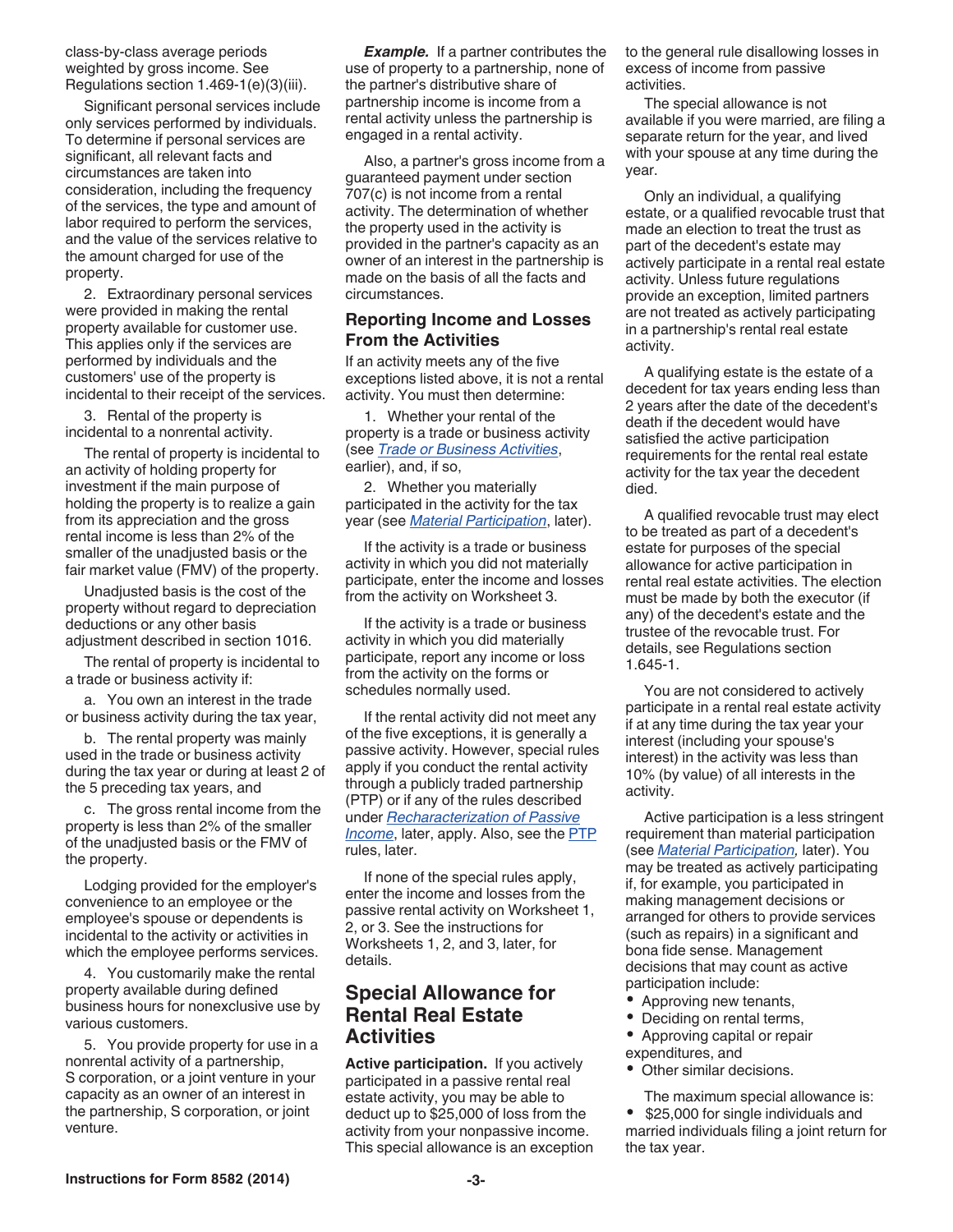<span id="page-3-0"></span>• \$12,500 for married individuals who file separate returns for the tax year and lived apart from their spouses at all times during the tax year.

• \$25,000 for a qualifying estate reduced by the special allowance for which the surviving spouse qualified.

**Modified adjusted gross income limitation.** If your modified adjusted gross income (see the instructions for [line 7](#page-8-0), later) is \$100,000 or less (\$50,000 or less if married filing separately), your loss is deductible up to the amount of the maximum special allowance referred to in the preceding paragraph.

If your modified adjusted gross income is more than \$100,000 (\$50,000 if married filing separately) but less than \$150,000 (\$75,000 if married filing separately), your special allowance is limited to 50% of the difference between \$150,000 (\$75,000 if married filing separately) and your modified adjusted gross income.

Generally, if your modified adjusted gross income is \$150,000 or more (\$75,000 or more if married filing separately), there is no special allowance.

If you qualify under the active participation rules, use Worksheet 1. See the instructions for [Worksheet 1](#page-7-0), later.

**Commercial revitalization deduction (CRD).** The special \$25,000 allowance for the CRD from rental real estate activities is not subject to the active participation rules or modified adjusted gross income limits just discussed. The \$25,000 allowance must first be applied to losses from rental real estate activities with active participation, figured without regard to the CRD (see **[Part II](#page-8-0)**). Any remaining portion of the \$25,000 allowance is available for the CRD from rental real estate activities (see *[Part III](#page-9-0)*). See the instructions for [Worksheet 2.](#page-8-0)

Generally, you can claim a current year CRD for 2014, only if you, or a pass-through entity in which you were a partner or shareholder, had a CRD for a building placed in service before 2010 and elected to ratably claim a deduction for the CRD over a period of 120 months that included all or part of 2014.



*You cannot claim a CRD for a building placed in service after December 31, 2009.* **CAUTION**

# **Material Participation**

For the material participation tests listed below, participation generally includes

any work done in connection with an activity if you owned an interest in the activity at the time you did the work. The capacity in which you did the work does not matter. However, work is not participation if:

• It is not work that an owner would customarily do in the same type of activity, and

One of your main reasons for doing the work was to avoid the disallowance of losses or credits from the activity under the passive activity rules.

**Proof of participation.** You may prove your participation in an activity by any reasonable means. You do not have to maintain contemporaneous daily time reports, logs, or similar documents if you can establish your participation by other reasonable means. For this purpose, reasonable means include, but are not limited to, identifying services performed over a period of time and the approximate number of hours spent performing the services during that period, based on appointment books, calendars, or narrative summaries.

**Tests for individuals.** You materially participated for the tax year in an activity if you satisfy at least one of the following tests.

1. You participated in the activity for more than 500 hours.

2. Your participation in the activity for the tax year was substantially all of the participation in the activity of all individuals (including individuals who did not own any interest in the activity) for the year.

3. You participated in the activity for more than 100 hours during the tax year, and you participated at least as much as any other individual (including individuals who did not own any interest in the activity) for the year.

4. The activity is a significant participation activity for the tax year, and you participated in all significant participation activities during the year for more than 500 hours.

A significant participation activity is any trade or business activity in which you participated for more than 100 hours during the year and in which you did not materially participate under any of the material participation tests (other than this fourth test).

5. You materially participated in the activity (other than by meeting this fifth test) for any 5 (whether or not consecutive) of the 10 immediately preceding tax years.

6. The activity is a personal service activity in which you materially participated for any 3 (whether or not consecutive) preceding tax years.

An activity is a personal service activity if it involves the performance of personal services in the fields of health, law, engineering, architecture, accounting, actuarial science, performing arts, consulting, or in any other trade or business in which capital is not a material income-producing factor.

7. Based on all the facts and circumstances, you participated in the activity on a regular, continuous, and substantial basis during the tax year.

You did not materially participate in the activity under this seventh test, however, if you participated in the activity for 100 hours or less during the tax year.

Your participation in managing the activity does not count in determining whether you materially participated under this test if:

a. Any person (except you) received compensation for performing services in the management of the activity, or

b. Any individual spent more hours during the tax year performing services in the management of the activity than you did (regardless of whether the individual was compensated for the management services).

**Test for a spouse.** Participation by your spouse during the tax year in an activity you own may be counted as your participation in the activity even if your spouse did not own an interest in the activity and whether or not you and your spouse file a joint return for the tax year.

**Tests for investors.** Work done as an investor in an activity is not treated as participation unless you were directly involved in the day-to-day management or operations of the activity. For purposes of this test, work done as an investor includes:

1. Studying and reviewing financial statements or reports on operations of the activity.

2. Preparing or compiling summaries or analyses of the finances or operations of the activity for your own use.

3. Monitoring the finances or operations of the activity in a nonmanagerial capacity.

**Special rules for limited partners.** If you were a limited partner in an activity,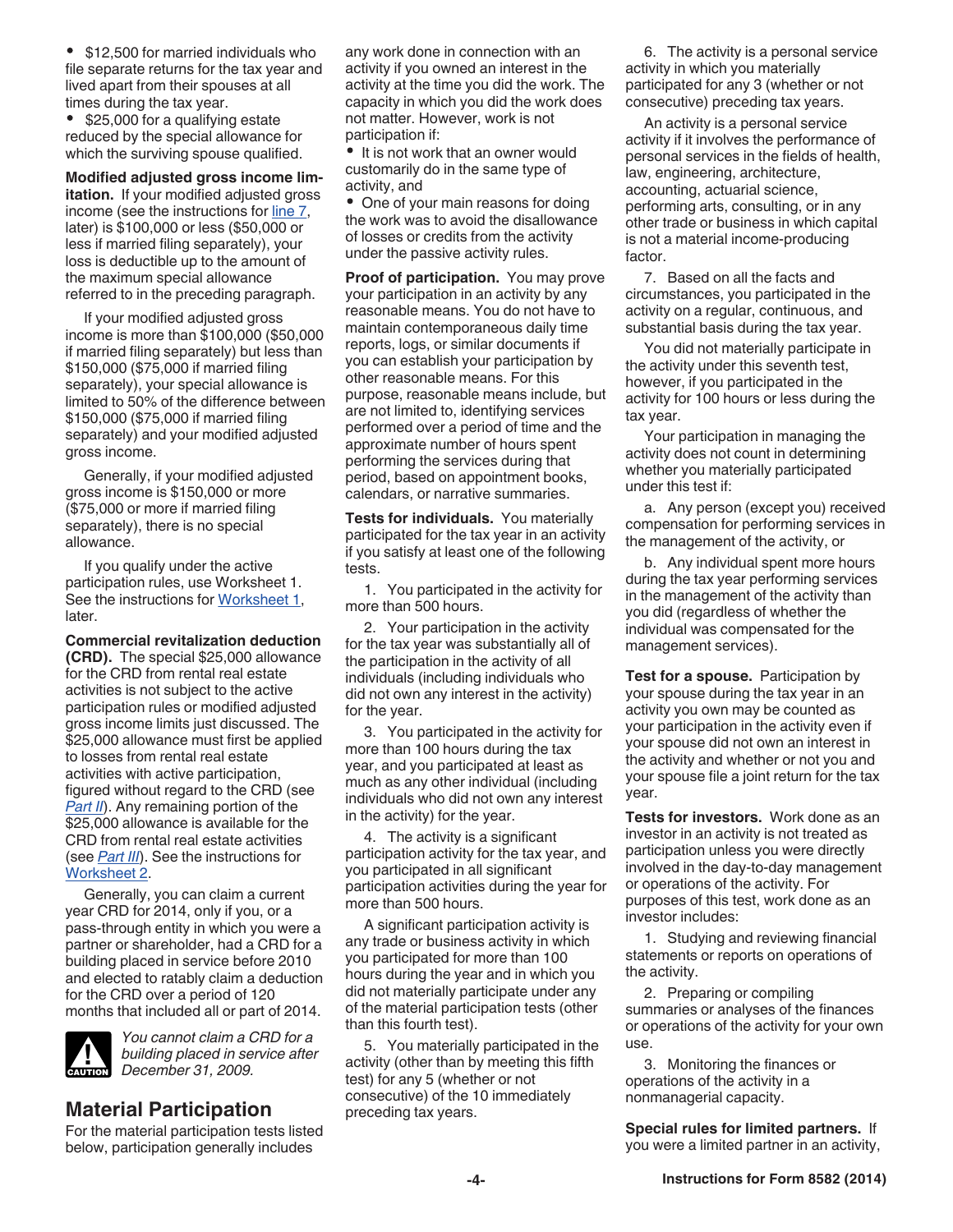<span id="page-4-0"></span>you generally did not materially participate in the activity. You did materially participate in the activity, however, if you met material participation test 1, 5, or 6 under *[Tests](#page-3-0)  [for individuals](#page-3-0)*, earlier, for the tax year.

However, for purposes of the material participation tests, you are not treated as a limited partner if you also were a general partner in the partnership at all times during the partnership's tax year ending with or within your tax year (or, if shorter, during the portion of the partnership's tax year in which you directly or indirectly owned your limited partner interest).

A limited partner's share of an electing large partnership's taxable income or loss from all trade or business and rental activities is treated as income or loss from the conduct of a single passive trade or business activity.

**Special rules for certain retired or disabled farmers and surviving spouses of farmers.** Certain retired or disabled farmers and surviving spouses of farmers are treated as materially participating in a farming activity if the real property used in the activity would meet the estate tax rules for special valuation of farm property passed from a qualifying decedent. See Temporary Regulations section 1.469-5T(h)(2).

**Estates and trusts.** The PAL limitations apply in figuring the distributable net income and taxable income of an estate or trust. The rules for determining material participation for this purpose have not yet been issued.

# **Grouping of Activities**

Generally, one or more trade or business activities or rental activities may be treated as a single activity if the activities make up an appropriate economic unit for the measurement of gain or loss under the passive activity rules.

Whether activities make up an appropriate economic unit depends on all the relevant facts and circumstances. The factors given the greatest weight in determining whether activities make up an appropriate economic unit are:

1. Similarities and differences in types of trades or businesses,

2. The extent of common control,

3. The extent of common ownership,

4. Geographical location, and

5. Interdependencies between or among the activities.

**Example.** You have a significant ownership interest in a bakery and a movie theater in Baltimore and in a bakery and a movie theater in Philadelphia. Depending on all the relevant facts and circumstances, there may be more than one reasonable method for grouping your activities. For instance, the following groupings may or may not be permissible:

• A single activity,

A movie theater activity and a bakery activity,

 $\bullet$ A Baltimore activity and a

Philadelphia activity, or Four separate activities.

Once you choose a grouping under these rules, you must continue using that grouping in later tax years unless it is determined that the original grouping was clearly inappropriate or a material change in the facts and circumstances makes it clearly inappropriate.

The IRS may regroup your activities if your grouping fails to reflect one or more appropriate economic units and one of the primary purposes of your grouping is to avoid the passive activity limitations.

**Limitation on grouping certain activities.** The following activities may not be grouped together.

1. A rental activity with a trade or business activity unless the activities being grouped together make up an appropriate economic unit and:

a. The rental activity is insubstantial relative to the trade or business activity or vice versa, or

b. Each owner of the trade or business activity has the same proportionate ownership interest in the rental activity. If so, the portion of the rental activity involving the rental of property used in the trade or business activity may be grouped with the trade or business activity.

2. An activity involving the rental of real property with an activity involving the rental of personal property (except personal property provided in connection with the real property or vice versa).

3. Any activity with another activity in a different type of business and in which you hold an interest as a limited partner or as a limited entrepreneur (as defined in section 464(e)(2)) if that other activity engages in holding, producing, or distributing motion picture films or videotapes; farming; leasing section 1245 property; or exploring for or exploiting oil and gas resources or geothermal deposits.

#### **Activities conducted through partnerships, S corporations, and C corporations subject to section 469.**

Once a partnership or corporation determines its activities under these rules, a partner or shareholder may use these rules to group those activities with:

• Each other,

Activities conducted directly by the partner or shareholder, or

Activities conducted through other partnerships and corporations.

A partner or shareholder may not treat as separate activities those activities grouped together by the partnership or corporation.

## **Regrouping Due to Net Investment Income Tax**

You may be able to regroup your activities, as described below, if you are subject to the Net Investment Income Tax. For detailed information, see Regulations section 1.469-11(b)(3)(iv).

**Regrouping on an original return.** 

You can regroup your activities for 2014 on your original 2014 tax return, without regard to the manner in which the activities were grouped for 2013 if:

1. You did not regroup your activities under Regulation section 1.469-11(b)(3)(iv) for 2013;

2. The amount you would have entered on Form 8960, line 12, without the regrouping, would have been greater than zero; and

3. The amount you would have entered on Form 8960, line 13, without the regrouping, would have been greater than the amount you would have entered on Form 8960, line 14 without the regrouping.

**Regrouping on an amended return.**  You can regroup your activities for 2014 on an amended 2014 tax return, without

regard to the manner in which the activities were grouped for 2013 if: 1. You did not regroup your activities under Regulation section

1.469-11(b)(3)(iv) for 2013; 2. The limitation period for assessments for tax year 2014 under IRC section 6501 has not ended;

3. The changes on your amended return cause the amount on Form 8960, line 12, of your amended return to be greater than zero; and

4. The changes on your amended return cause the amount on Form 8960, line 13, of your amended return to be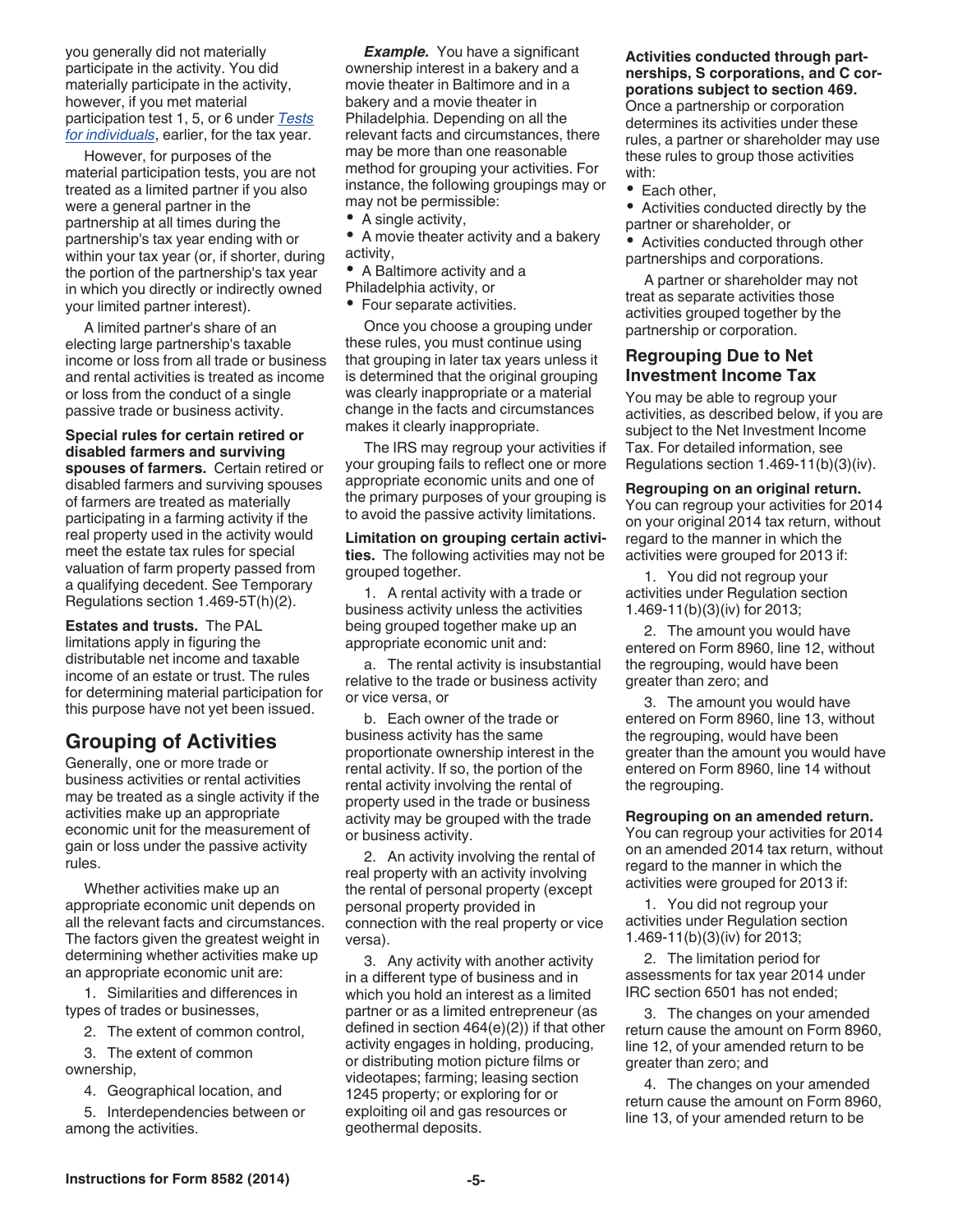<span id="page-5-0"></span>greater than the amount entered on Form 8960, line 14.

This rule applies equally to changes to modified adjusted gross income or net investment income upon an IRS examination.

**Manner of regrouping.** If you regroup your activities under this rule, you must attach to your original or amended return, as applicable, a statement that satisfies the requirements described in *Regrouping* under *Disclosure Requirement*, later.

#### **Disclosure Requirement**

For tax years beginning after January 24, 2010, the following disclosure requirements for groupings apply. You are required to report certain changes to your groupings that occur during the tax year to the IRS. If you fail to report these changes, each trade or business activity or rental activity will be treated as a separate activity. You will be considered to have made a timely disclosure if you filed all affected income tax returns consistent with the claimed grouping and make the required disclosure on the income tax return for the year in which you first discovered the failure to disclose. If the IRS discovered the failure to disclose, you must have reasonable cause for not making the required disclosure. For more information on disclosure requirements, see Revenue Procedure 2010-13 available at *[www.irs.gov/irb/](http://www.irs.gov/irb/2010-04_IRB/ar15.html) [2010-04\\_IRB/ar15.html](http://www.irs.gov/irb/2010-04_IRB/ar15.html)*.

**New grouping.** You must file a written statement with your original income tax return for the first tax year in which two or more activities are originally grouped into a single activity. The statement must provide the names, addresses, and employer identification numbers (EINs), if applicable, for the activities being grouped as a single activity. In addition, the statement must contain a declaration that the grouped activities make up an appropriate economic unit for the measurement of gain or loss under the passive activity rules.

**Addition to an existing grouping.**  You must file a written statement with your original income tax return for the tax year in which you add a new activity to an existing group. The statement must provide the name, address, and EIN, if applicable, for the activity that is being added and for the activities in the existing group. In addition, the statement must contain a declaration that the activities make up an appropriate economic unit for the

measurement of gain or loss under the passive activity rules.

**Regrouping.** You must file a written statement with your original income tax return for the tax year in which you regroup the activities. The statement must provide the names, addresses, and EINs, if applicable, for the activities that are being regrouped. If two or more activities are being regrouped into a single activity, the statement must contain a declaration that the regrouped activities make up an appropriate economic unit for the measurement of gain or loss under the passive activity rules. In addition, the statement must contain an explanation of the material change in the facts and circumstances that made the original grouping clearly inappropriate.

## **Passive Activity Income and Deductions**

Take into account only passive activity income and passive activity deductions to figure your net income or net loss from all passive activities or any passive activity.

If your passive activity is reported on Schedule C, C-EZ, E, or F, and the activity has no prior year unallowed losses or any gain or loss from the disposition of assets or an interest in the activity, take into account only the passive activity income and passive activity deductions from the activity to figure the amount to enter on Form 8582 and the worksheets.

If you own an interest in a passive activity through a partnership or an S corporation, the partnership or S corporation will generally provide you with the net income or net loss from the passive activity. If, however, the partnership or S corporation must state an item of gross income or deduction separately to you, and the gross income or deduction is passive activity gross income or a passive activity deduction (respectively), include that amount in the net income or net loss entered on Form 8582 and the worksheets.

*The partnership or S corporation does not have a record of your prior year record of your prior year unallowed losses from the passive activities of the partnership or S corporation. If you had prior year unallowed losses from these activities, they can be found in column (c) of your 2013 Worksheet 5.*

#### **Passive Activity Income**

To figure your overall gain or loss from all passive activities or any passive activity, take into account only passive activity income. Do not enter income that is not passive activity income on Form 8582 or the worksheets.

Passive activity income includes all income from passive activities (with certain exceptions described in Temporary Regulations section 1.469-2T(c)(2) and Regulations section 1.469-2(c)(2)), including gain from the disposition of an interest in a passive activity and from the disposition of property used in a passive activity at the time of the disposition.

Passive activity income does not include the following.

• Income from an activity that is not a passive activity.

 $\bullet$ Portfolio income, including interest (other than self-charged interest treated as passive activity income, discussed later), dividends, annuities, and royalties not derived in the ordinary course of a trade or business, and gain or loss from the disposition of property that produces portfolio income or is held for investment (see section 163(d)(5)). See Temporary Regulations section 1.469-2T(c)(3).

Alaska Permanent Fund dividends.

• Personal service income, including salaries, wages, commissions, self-employment income from trade or business activities in which you materially participated for the tax year, deferred compensation, taxable social security and other retirement benefits, and payments from partnerships to partners for personal services. See Temporary Regulations section  $1.469 - 2T(c)(4)$ .

• Income from positive section 481 adjustments allocated to activities other than passive activities. See Temporary Regulations section 1.469-2T(c)(5).

• Income or gain from investments of working capital.

• Income from an oil or gas property if you treated any loss from a working interest in the property for any tax year beginning after 1986 as a nonpassive loss under the rule excluding working interests in oil and gas wells from passive activities (see item 3 under *[Activities That Are Not Passive](#page-1-0) [Activities](#page-1-0),* earlier). See Regulations

section 1.469-2(c)(6). • Any income from intangible property if your personal efforts significantly contributed to the creation of the property.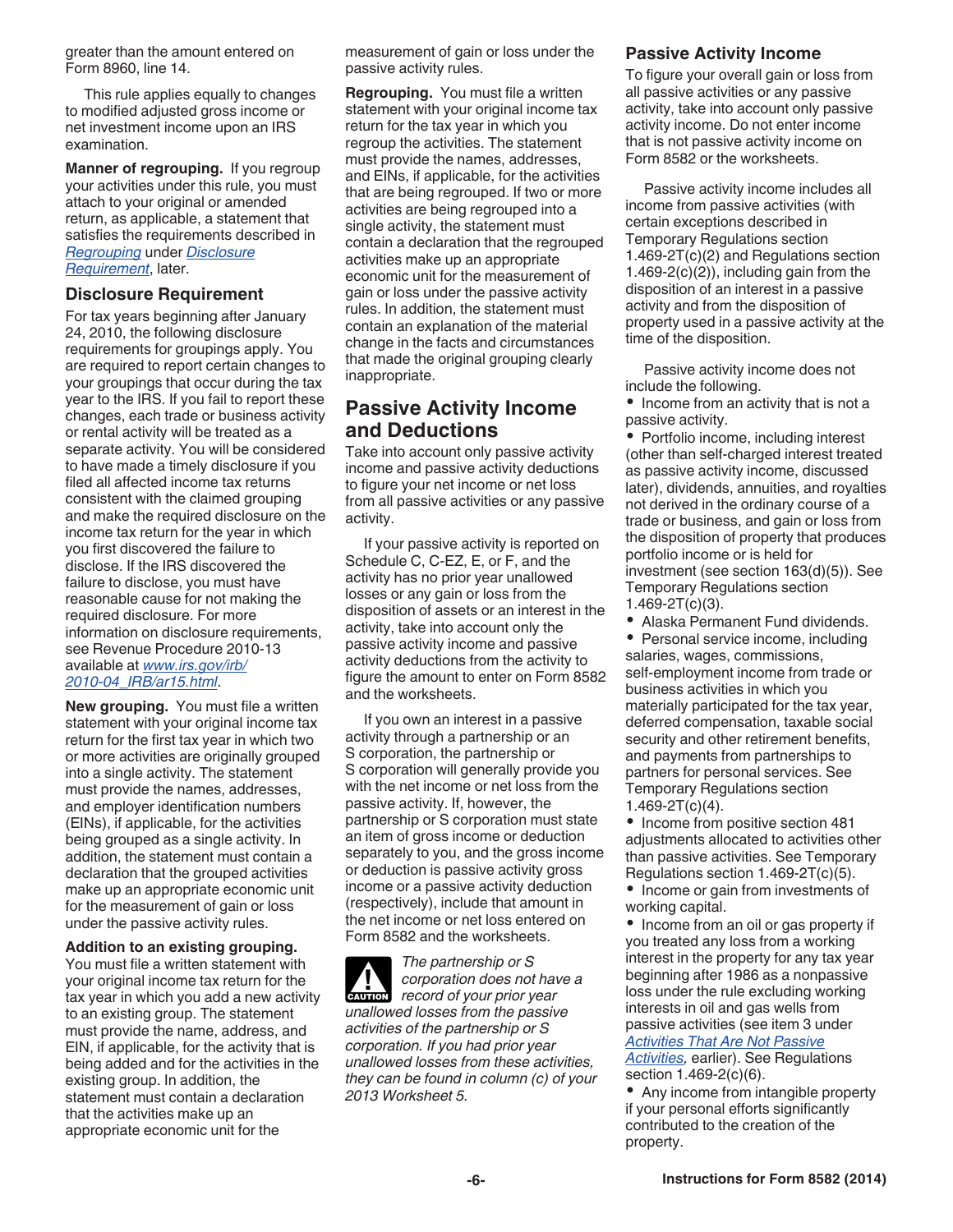<span id="page-6-0"></span>Any income treated as not from a passive activity under Temporary Regulations section 1.469-2T(f) and Regulations section 1.469-2(f). See *Recharacterization of Passive Income*, later.

Overall gain from any interest in a PTP (see item 2 under *[Passive activity](#page-12-0)  [loss rules for partners in PTPs,](#page-12-0)* later).

• State, local, and foreign income tax refunds.

• Income from a covenant not to compete.

Any reimbursement of a casualty or theft loss included in income as recovery of all or part of a prior year loss deduction if the deduction for the loss was not treated as a passive activity deduction.

Cancellation of debt income to the extent that at the time the debt was discharged, the debt was not properly allocable under Temporary Regulations section 1.163-8T to passive activities.

#### **Recharacterization of Passive Income**

Certain income from passive activities must be recharacterized and excluded from passive activity income. The amount of income recharacterized equals the net income from the sources given below. If during the tax year you received net income from any of these sources (either directly or through a partnership or an S corporation), see Pub. 925 to find out how to report net income or loss from these sources. For more information, see Temporary Regulations section 1.469-2T(f) and Regulations section 1.469-2(f).

Income from the following sources may be subject to the net income recharacterization rules.

Significant participation passive activities defined in item 4 under *[Tests](#page-3-0) [for individuals](#page-3-0)*, earlier.

• Rental of property if less than 30% of the unadjusted basis of the property is subject to depreciation.

• Passive equity-financed lending activities.

Rental of property incidental to a development activity.

• Rental of property to a nonpassive activity.

• Acquisition of an interest in a pass-through entity that licenses intangible property.

## **Passive Activity Deductions**

To figure your overall gain or overall loss from all passive activities or any passive activity, take into account only passive activity deductions.

Passive activity deductions include all deductions from activities that are passive activities for the current tax year and all deductions from passive activities that were disallowed under the PAL rules in prior tax years and carried forward to the current tax year. See Regulations section 1.469-1(f)(4).

Passive activity deductions include any loss from a disposition of property used in a passive activity at the time of the disposition and any loss from a disposition of less than your entire interest in a passive activity. See *Dispositions*, later, for the treatment of losses upon disposition of your entire interest in an activity.

Passive activity deductions do not include the following.

Deductions for expenses (other than interest expense) that are clearly and directly allocable to portfolio income.

Qualified home mortgage interest, capitalized interest expenses, and other interest expenses (except self-charged interest treated as a passive activity deduction (discussed next) and interest expenses properly allocable to passive activities).

Losses from dispositions of property that produce portfolio income or property held for investment.

State, local, and foreign income taxes.

Miscellaneous itemized deductions that may be disallowed under section 67.

Charitable contribution deductions.

Net operating loss deductions, percentage depletion carryovers under section 613A(d), and capital loss carryovers.

Deductions and losses that would have been allowed for tax years beginning before 1987, but for basis or at-risk limitations.

• Net negative section 481 adjustments allocated to activities other than passive activities. See Temporary Regulations section 1.469-2T(d)(7).

Deductions for losses from fire, storm, shipwreck, or other casualty or from theft if losses similar in cause and severity do not recur regularly in the activity.

The deduction allowed for the deductible part of self-employment taxes.

## **Self-Charged Interest**

Certain self-charged interest income or deductions may be treated as passive activity gross income or passive activity deductions if the loan proceeds are used in a passive activity. Generally,

self-charged interest income and deductions result from loans between you and a partnership or S corporation in which you had a direct or indirect ownership interest. This includes both loans you made to the partnership or S corporation and loans the partnership or S corporation made to you. It also includes loans from one partnership or S corporation to another partnership or S corporation if each owner in the borrowing entity has the same proportional ownership interest in the lending entity.

The self-charged interest rules do not apply to your interest in a partnership or S corporation if the entity made an election under Regulations section 1.469-7(g) to avoid the application of these rules. For more details on the self-charged interest rules, see Regulations section 1.469-7.

# **Former Passive Activities**

A former passive activity is any activity that was a passive activity in a prior tax year but is not a passive activity in the current tax year. A prior year unallowed loss from a former passive activity is allowed to the extent of current year income from the activity.

If current year net income from the activity is less than or equal to the prior year unallowed loss, enter the prior year unallowed loss and any current year net income from the activity on Form 8582 and the applicable worksheets.

If current year net income from the activity is more than the prior year unallowed loss from the activity, enter the prior year unallowed loss and the current year net income up to the amount of prior year unallowed loss on Form 8582 and the applicable worksheets.

If the activity has a net loss for the current year, enter the prior year unallowed loss (but not the current year loss) on Form 8582 and the applicable worksheets.

To report a disposition of a former passive activity, follow the rules under *Dispositions* next.

# **Dispositions**

## **Disposition of an Entire Interest**

If you disposed of your entire interest in a passive activity or a former passive activity to an unrelated person in a fully taxable transaction during the tax year, your losses allocable to the activity for the year are not limited by the PAL rules.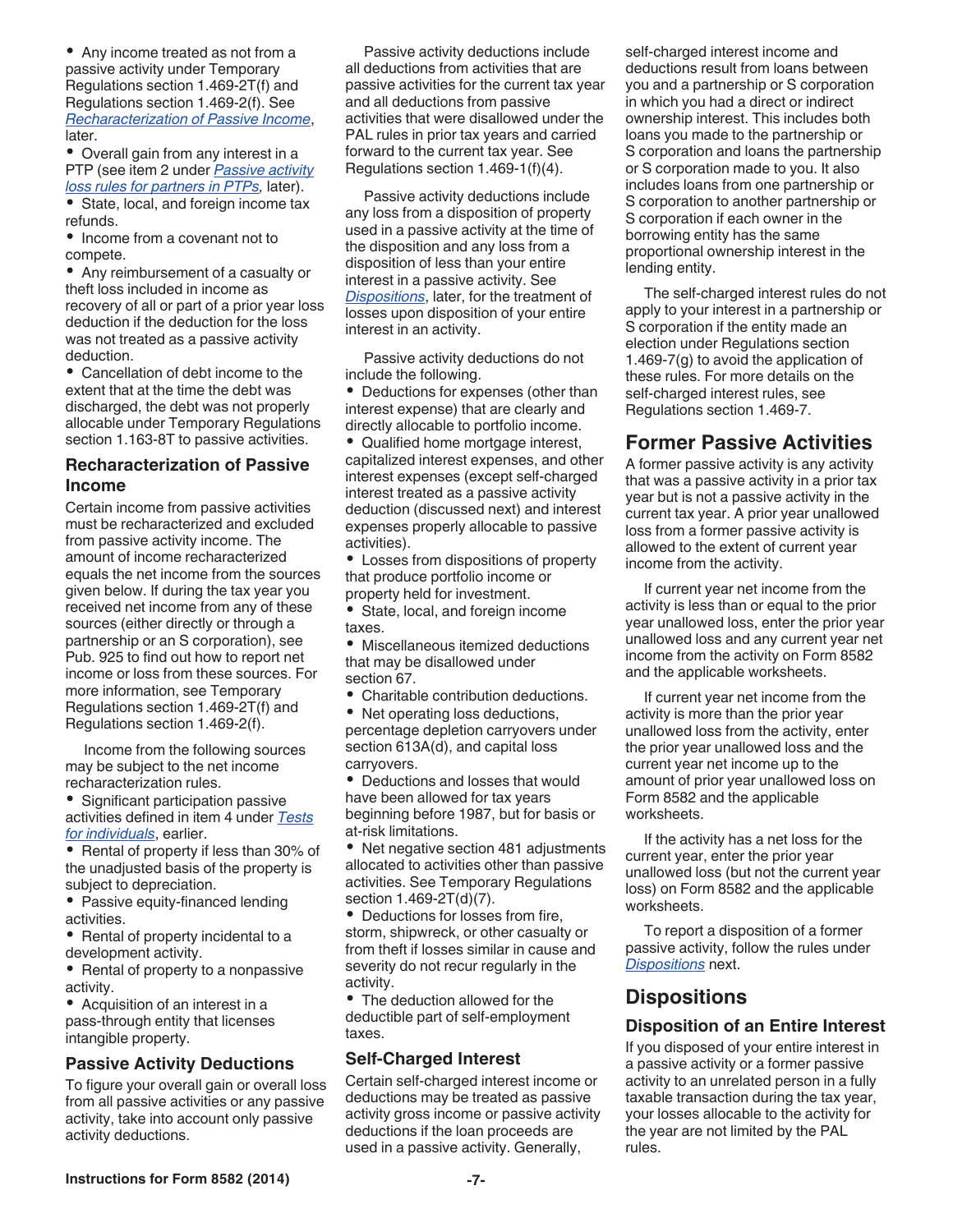<span id="page-7-0"></span>A fully taxable transaction is a disposition in which you recognize all realized gain or loss.

If you are using the installment method to report this kind of disposition, figure the loss for the current year that is not limited by the PAL rules by multiplying your overall loss (which does not include losses allowed in prior years) by the following fraction:

Gain recognized in the current year

Unrecognized gain as of the beginning of the current year

A partner in a PTP is not treated as having disposed of an entire interest in an activity of a PTP until there is an entire disposition of the partner's interest in the PTP.

## **Reporting an Entire Disposition on Form 4797 or Form 8949**

If you completely dispose of your entire interest in a passive activity or a former passive activity, you may have to report net income or loss and prior year unallowed losses from the activity. All the net income and losses are reported on the forms and schedules normally used.

Combine all income and losses (including any prior year unallowed losses) from the activity for the tax year to see if you have an overall gain or loss.

If you have an overall gain, report the income, losses, and prior year unallowed losses on Worksheet 1, 2, or 3.

If you have an overall gain and this is a former passive activity, report all income and losses (including any prior year unallowed losses) on the forms and schedules normally used and do not use Form 8582.

If you have an overall loss when you combine the income and losses, do not use the worksheets or Form 8582 for the activity. All losses (including prior year unallowed losses) are allowed in full. Report the income and losses on the forms and schedules normally used.

An overall loss from an entire disposition of a passive activity is a nonpassive loss if you have an aggregate loss from all other passive activities. When figuring your modified adjusted gross income for line 7 of Form 8582, be sure to take into account the overall loss from the disposition of the activity.

*Example 1. Activity with overall gain.* You sell your entire interest in a rental real estate activity in which you actively participated for a gain of \$15,525. \$7,300 of the gain is section 1231 gain reported on Form 4797, Part I, and \$8,225 is ordinary recapture income reported on Form 4797, Part II. On line 22 of Schedule E (Form 1040), you report a total loss of \$15,450, which includes a current year \$2,800 net loss and a \$12,650 prior year unallowed loss. You have an overall gain from the disposition  $(\$15,525 - \$15,450 = \$75)$ .

Because you had an overall gain, you make the following entries on Worksheet 1. You enter the \$15,525 gain on the disposition in column (a), the current year loss of \$2,800 in column (b), and the prior year unallowed loss of \$12,650 in column (c).

*Example 2. Activity with overall loss.* You sell your entire interest in an oil and gas limited partnership that was your only passive activity for a gain of \$2,000. You have a current year Schedule E loss of \$3,330 and a Schedule E prior year unallowed loss of \$1,115.

Because you have an overall loss of \$2,445 after combining the gain and losses, none of the amounts are entered on Worksheet 3 or on Form 8582.

You enter the net loss plus the prior year unallowed loss  $(\$3,330 + \$1,115 =$ \$4,445) on Schedule E, Part II, column (h), and the \$2,000 gain on the sale on Form 8949, in either Part I or Part II, depending on how long you held the partnership interest.

## **Disposition of Less Than an Entire Interest**

Gains and losses from the disposition of less than an entire interest in an activity are treated as part of the net income or net loss from the activity for the current year.

*A disposition of less than substantially all of an entire*  **k** substantially all of an entire<br>
interest does not trigger the *allowance of prior year unallowed losses.*

## **Disposition of Substantially All of an Activity**

You may treat the disposition of substantially all of an activity as a separate activity if you can prove with reasonable certainty:

1. The prior year unallowed losses, if any, allocable to the part of the activity disposed of, and

2. The net income or loss for the year of disposition allocable to the part of the activity disposed of.

## **Specific Instructions**

# **Part I—2014 Passive Activity Loss**

Use Part I to combine the net income and net loss from all passive activities to determine if you have a passive activity loss (PAL) for 2014. Use Worksheets 1, 2, and 3 to determine the entries for lines 1–3 of Part I, as follows.

 Worksheet 1 is used for rental real estate activities with active participation.

 Worksheet 2 is used for commercial revitalization deductions (CRDs) from rental real estate activities (with or without active participation).

 Worksheet 3 is used for all other passive activities.

*If you need additional lines for any of the worksheets, you can either attach copies of page 2 or 3, whichever is applicable, or your own schedule that is in the same format as the worksheet.* **TIP**

## **Worksheet 1**

Individuals and qualifying estates who actively participated in rental real estate activities must include the income or loss from those activities in Worksheet 1 to figure the amounts to enter on lines 1a through 1c of Form 8582. Do not include any commercial revitalization deductions (CRDs) from these activities in the net income or loss reported in Worksheet 1.

Do not enter a prior year unallowed loss in column (c) of Worksheet 1 unless you actively participated in the activity in both the year the loss arose and the current tax year. If you did not actively participate in both years, enter the prior year unallowed loss in column (c) of Worksheet 3.

*Married individuals who file separate returns and lived with*  **caution** separate returns and lived<br>
their spouses at any time *during the tax year do not qualify under the active participation rule and must use Worksheet 3 instead of Worksheet 1.*

**Column (a).** Enter the current year net income from each activity. Enter the total of column (a) on line 1a of Form 8582.

*Example.* A Schedule E rental activity has current year profit of \$5,000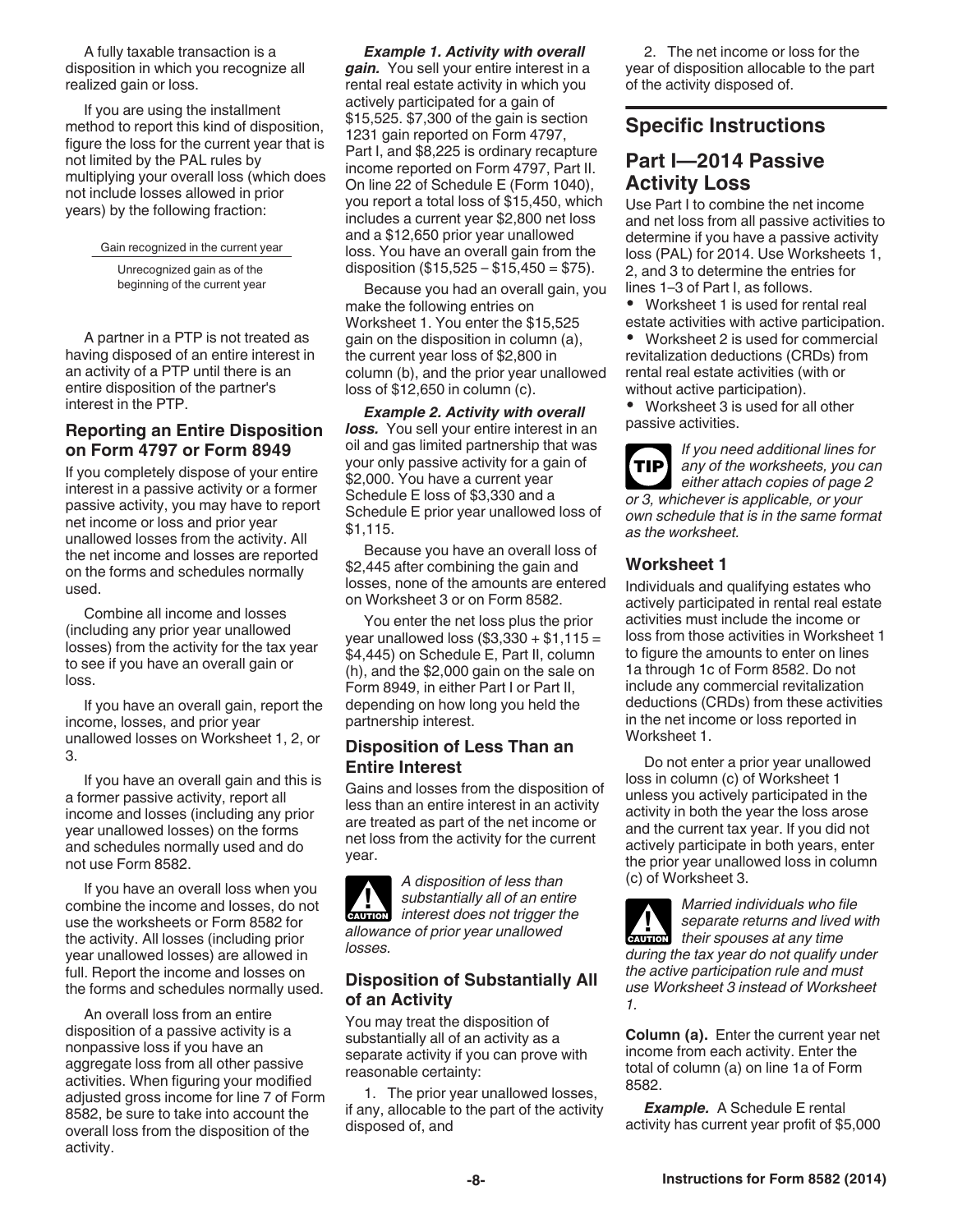<span id="page-8-0"></span>and a Form 4797 gain of \$2,000. You enter \$7,000 in column (a).

**Column (b).** Enter the current year net loss for each activity. Do not enter any prior year unallowed losses in this column. Enter the total of column (b) on line 1b of Form 8582.

If an activity has net income on one form or schedule and a net loss on another form or schedule, report the net amounts separately in columns (a) and (b) of Worksheet 1.

*Example.* A Schedule E rental activity has current year income of \$1,000 on line 21 of Schedule E and a current year Form 4797 loss of \$4,500. You enter \$1,000 in column (a) and (\$4,500) in column (b).

**Column (c).** Enter the prior year unallowed losses for each activity. You find these amounts on Worksheet 5, column (c), of your 2013 Form 8582. Enter the total of column (c) from your 2014 Worksheet 1 on line 1c of Form 8582.

**Columns (d) and (e).** Combine income and losses in columns (a) through (c) for each activity, and either enter the overall gain for the activity in column (d) or enter the overall loss for the activity in column (e). Do not enter amounts from columns (d) and (e) on Form 8582. These amounts will be used when Form 8582 is completed to figure the loss allowed for the current year.

#### **Worksheet 2**

Use Worksheet 2 to figure the amount to enter on lines 2a and 2b for the commercial revitalization deduction (CRD) from rental real estate activities (see *[Commercial revitalization](#page-3-0)  [deduction \(CRD\)](#page-3-0)* under *Special Allowance for Rental Real Estate Activities*, earlier).



*You cannot claim a CRD for a building placed in service after*  **building placed in se**<br> **December 31, 2009.** 

Do not include the following amounts on Worksheet 2.

• Income or other deductions from the same activity. Instead, report any net income or net loss from the activity, except for the CRD, in Worksheet 1 if you actively participated in the activity or in Worksheet 3 if you did not actively participate.

• Any CRD from passive activities other than rental real estate activities. Instead, report these deductions as part of the net income or loss from the passive activity in Worksheet 3.

**Column (a).** Enter the current year CRD from each rental real estate activity. You can generally claim a current year CRD for 2014, only if you, or a pass-through entity in which you were a partner or shareholder, had a CRD for a building placed in service before 2010 and elected to ratably claim a deduction for the CRD over a period of 120 months that included all or part of 2014. Enter the total of column (a) on line 2a of Form 8582.

**Column (b).** Enter the prior year unallowed CRD for each rental real estate activity. Enter the total of column (b) on line 2b of Form 8582.

**Column (c).** Combine the amounts in columns (a) and (b) for each activity and enter the overall loss for the activity in column (c). These amounts will be used when Form 8582 is completed to figure the loss allowed for the current year.

#### **Worksheet 3**

Use Worksheet 3 to figure the amounts to enter on lines 3a through 3c for:

 $\bullet$ Passive trade or business activities, • Passive rental real estate activities that do not qualify for the special

allowance (but do not include CRDs reported in Worksheet 2), and • Rental activities other than rental real

estate activities.

**Column (a).** Enter the current year net income for each activity. Enter the total of column (a) on line 3a of Form 8582. (See the example under *[Column \(a\)](#page-7-0)* for Worksheet 1, earlier.)

**Column (b).** Enter the current year net loss for each activity. Enter the total of column (b) on line 3b of Form 8582. (See the example under *Column (b)* for Worksheet 1, earlier.)

**Column (c).** Enter the unallowed losses for the prior years for each activity. You find these amounts on Worksheet 5, column (c), of your 2013 Form 8582. Enter the total of column (c) from your 2014 Worksheet 3 on line 3c of Form 8582.

**Columns (d) and (e).** Combine income and losses in columns (a) through (c) for each activity, and either enter the overall gain for the activity in column (d) or enter the overall loss for the activity in column (e). Do not enter amounts from columns (d) and (e) on Form 8582. These amounts will be used when Form 8582 is completed to figure the loss allowed for the current year.

## **Part II—Special Allowance for Rental Real Estate Activities With Active Participation**

Use Part II to figure the maximum amount of rental loss allowed if you have an overall loss on line 1d from your rental real estate activities you actively participated in during 2014.

*If you are claiming both the Premium Tax Credit (PTC) and*  **Premium Tax Credit (P**<br> **CAUTION** Self-Employed Health *Insurance Deduction (SEHID) and lines 1d and 4 of Form 8582 are both losses, see* Self-Employed Health Insurance Deduction and PTC *in Pub. 974. You will have to complete worksheets in Pub. 974 before you complete Part II of Form 8582.*

Enter all numbers in Part II as positive amounts (that is, greater than zero).

*Example.* Line 5 has a loss of \$42,000 (reported as a positive amount) and line 9 is \$25,000. You enter \$25,000 on line 10 (the smaller of line 5 or line 9, both treated as positive amounts).

*Married persons filing separate returns who lived with their*  **z** *spouses at any time during the year are not eligible for the special allowance. They must enter -0- on line 10 and go to line 15.*

**Line 5.** Enter on line 5 the smaller of the loss on line 1d or the loss on line 4.

*Example.* Line 1d has a loss of \$3,000, line 2c is zero, and line 3d has a gain of \$100. The combined loss on line 4 is \$2,900. You enter \$2,900 as a positive number on line 5 (the smaller of the loss on line 1d or the loss on line 4).

**Line 6.** Married persons filing separate returns who lived apart from their spouses at all times during the year must enter \$75,000 on line 6 instead of \$150,000.

**Line 7.** To figure modified adjusted gross income, combine all the amounts used to figure adjusted gross income except do not take into account:

• Passive income or loss included on Form 8582,

Any rental real estate loss allowed to real estate professionals (defined under *[Activities That Are Not Passive](#page-1-0) [Activities](#page-1-0),* earlier),

Any overall loss from a PTP,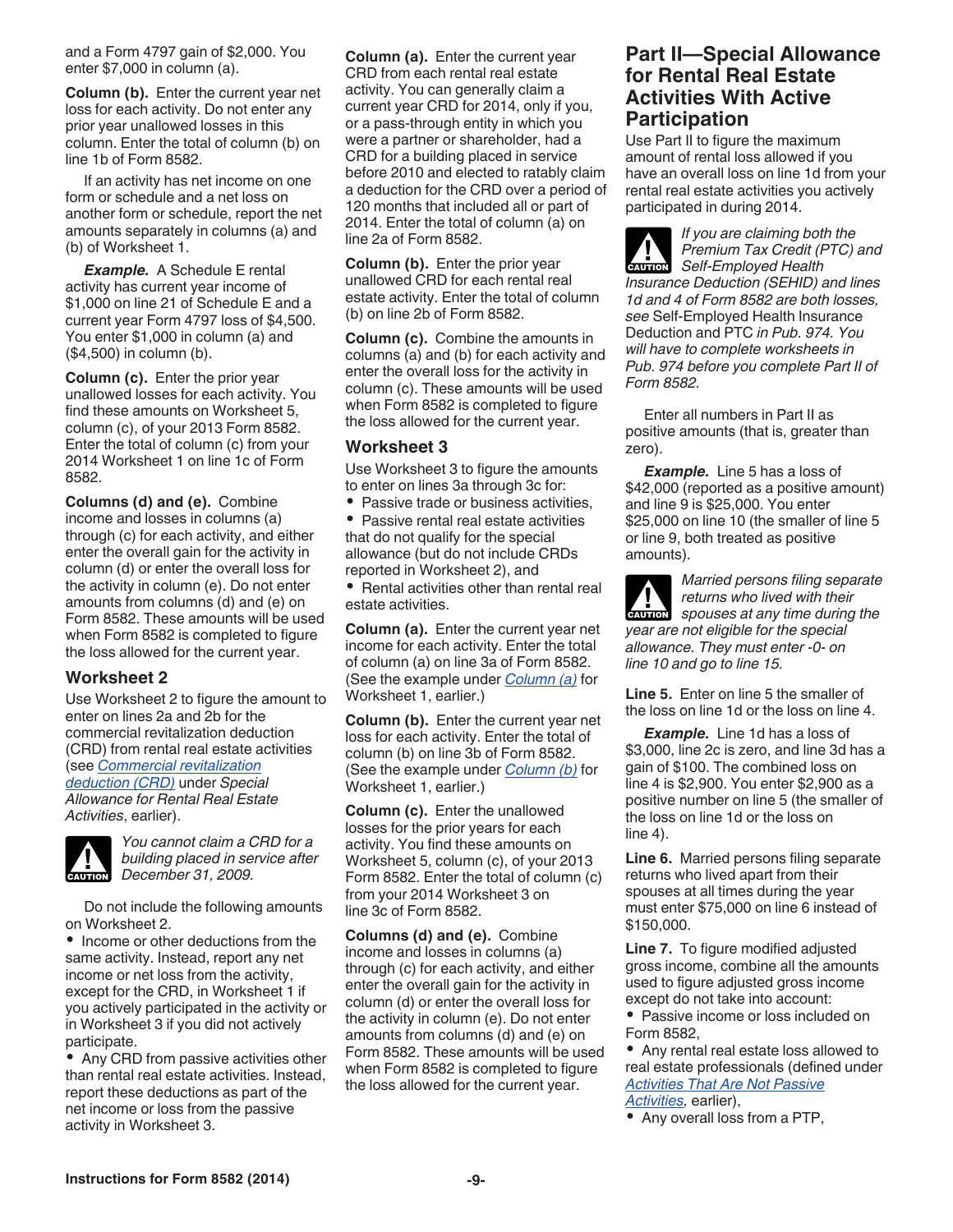<span id="page-9-0"></span>• The taxable amount of social security and tier 1 railroad retirement benefits,

Deductible contributions to traditional individual retirement accounts (IRAs) and section 501(c)(18) pension plans,

• The domestic production activities deduction,

The deduction allowed for the deductible part of self-employment taxes,

The exclusion from income of interest from series EE and I U.S. savings bonds used to pay higher education expenses,

The exclusion of amounts received under an employer's adoption assistance program,

• The student loan interest deduction, or

The tuition and fees deduction.

Include in modified adjusted gross income any portfolio income and expenses that are clearly and directly allocable to portfolio income. Also include any income that is treated as nonpassive income, such as overall gain from a PTP and net income from an activity or item of property subject to the recharacterization of passive income rules.

When figuring modified adjusted gross income, include any overall loss from the entire disposition of a passive activity (considered a nonpassive loss).

*Example.* Your adjusted gross income on line 37 of Form 1040 is \$92,000, and you have taxable social security benefits of \$5,500 on line 20b. Your modified adjusted gross income is \$86,500 (\$92,000 – \$5,500).

**Line 9.** Do not enter more than \$12,500 on line 9 if you are married filing a separate return and you and your spouse lived apart at all times during the year.

## **Part III—Special Allowance for Commercial Revitalization Deductions From Rental Real Estate Activities**

Use Part III to figure the maximum commercial revitalization deduction (CRD) allowed from a rental real estate activity.

Enter all numbers in Part III as positive amounts (that is, greater than zero.)

*Married persons filing separate returns who lived with their*  **z** *spouses at any time during the year are not eligible for the special allowance. They must enter -0- on line 14 and go to line 15.*

**Line 11.** Enter \$12,500 (reduced by the amount, if any, on line 10) on line 11 if you are married filing a separate return and you and your spouse lived apart at all times during the year.

# **Part IV—Total Losses Allowed**

Use Part IV to figure the amount of the losses from all passive activities (as determined in Part I) allowed for 2014.

**Line 16.** Use the worksheets on Form 8582 and the following instructions for those worksheets to figure the unallowed loss to be carried forward and the allowed loss to report on your forms and schedules for 2014.

## **Worksheets 1, 2, and 3**

Worksheets 1 and 3, columns (d) and (e), show whether an activity had an overall gain or loss. Worksheet 2, column (c), shows the CRDs from rental real estate activities. If you have activities that show overall gain in column (d) of Worksheet 1 or 3, report all the income and losses listed in columns (a), (b), and (c) for those activities on the proper forms and schedules, including Form 8582.

If you have activities that show an overall loss in column (e) of Worksheet 1 or 3 or column (c) of Worksheet 2, you must allocate your allowed loss on line 16 of Form 8582 to those activities by completing Worksheets 4, 5, and 6 or 7.

Complete Worksheet 4 only if you entered an amount (other than zero) on line 10 or 14 of Form 8582. Otherwise, skip Worksheet 4 and complete Worksheet 5 for all activities in Worksheet 1 or 3 that have overall losses in column (e) and all activities in Worksheet 2.

## **Worksheet 4**

Use Worksheet 4 to allocate the special allowance on line 10 or line 14 of Form 8582 among your rental real estate activities.

In the first column of Worksheet 4, enter the name of each activity. In the second column, enter the form or schedule and line number on which the loss will be reported.

**Example.** You receive a Schedule K-1 from partnership P that reports losses from two rental real estate activities, Activity X and Activity Y. The losses from partnership P are reported on line 28A of Schedule E. In the first two columns of Worksheet 4, enter:

| <b>Name of Activity</b> | <b>Form or Schedule</b> |  |
|-------------------------|-------------------------|--|
| Activity X              | Sch E. line 28A         |  |
| <b>Activity Y</b>       | Sch E, line 28A         |  |

If the loss from an activity is reported in more than one place, identify both locations in the second column (for example, Sch E, line 28A/Form 4797, line 2). If you need additional space, show this information on an attached statement.

Enter all activities with overall losses from Worksheets 1 and 2 as follows.

• If you entered an amount on line 10, list on Worksheet 4 all activities with an overall loss in column (e) of Worksheet 1.

• If you entered an amount on line 14, list on Worksheet 4 all activities with an overall loss in column (c) of Worksheet 2.

• If you entered amounts on both lines 10 and 14 of Form 8582, you must complete two separate Worksheets 4. For the second worksheet, you either may attach an extra copy of page 2 of Form 8582 or your own schedule in the same format as Worksheet 4. On the first Worksheet 4, list all activities with an overall loss in column (e) of Worksheet 1. On the second Worksheet 4, list all activities with an overall loss in column (c) of Worksheet 2.

**Column (a).** Enter the overall loss from column (e) of Worksheet 1 or column (c) of Worksheet 2 for each activity.

**Column (b).** Divide each of the individual losses shown in column (a) by the total of all the losses in column (a) and enter this ratio for each activity in column (b). The total of all the ratios in column (b) must equal 1.00.

**Column (c).** Multiply each ratio in column (b) by the amount on line 10 or line 14 of Form 8582, and enter the results in column (c). The total of column (c) must be the same as line 10 or line 14 of Form 8582.

*Column (c) total is the same as column (a) total.* If the total losses in column (c) are the same as those in column (a), the losses in Worksheets 1 and 2 are allowed in full and are not carried over to Worksheet 5. Report all amounts in columns (a), (b), and (c) of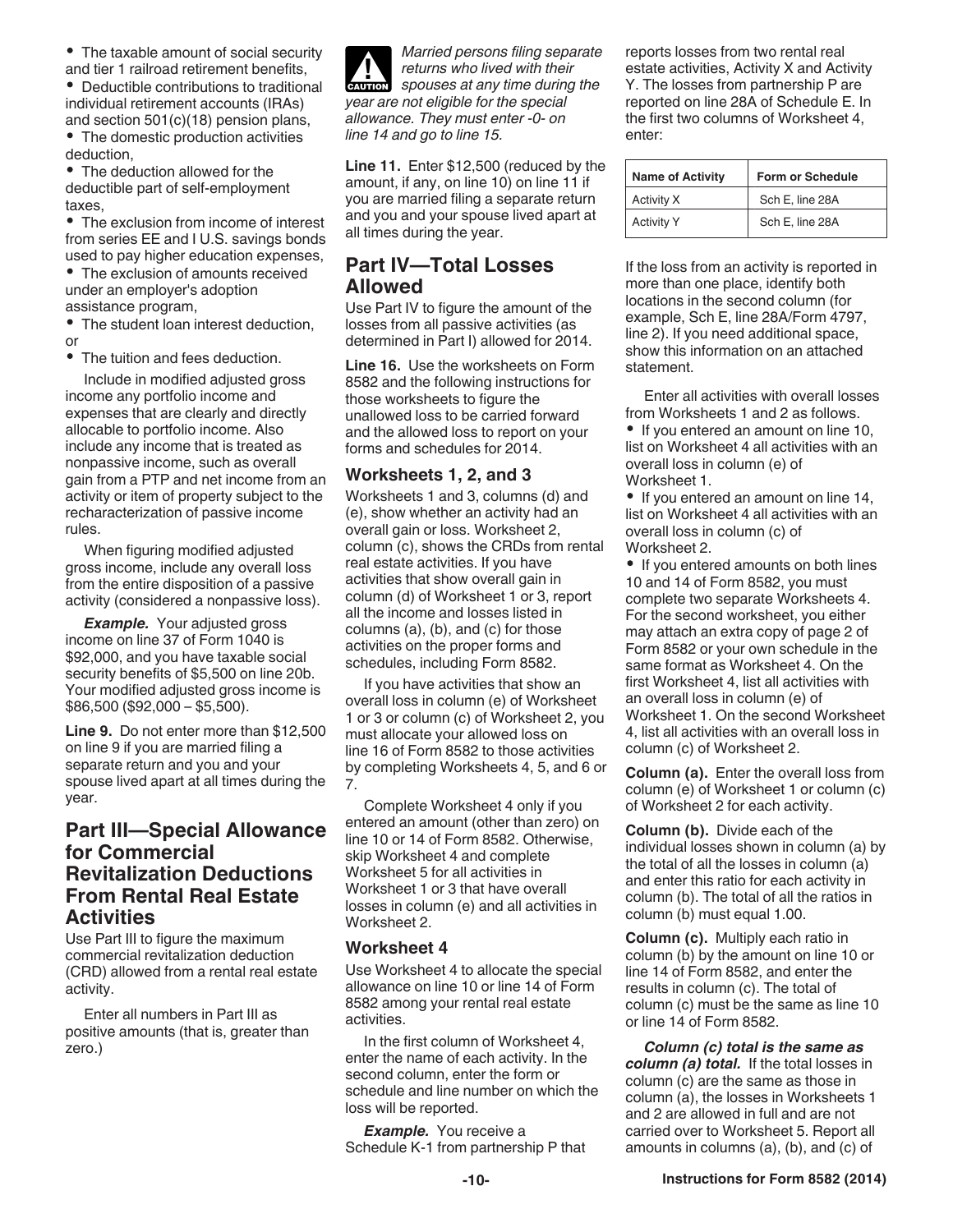Worksheet 1 and columns (a) and (b) of Worksheet 2 on the proper forms and schedules.

*Column (c) total is less than column (a) total.* If the total losses in column (c) are less than the total losses in column (a), complete column (d).

**Column (d).** Subtract column (c) from column (a) and enter the results in column (d). Also enter the amounts from column (d) of Worksheet 4 in column (a) of Worksheet 5.

## **Worksheet 5**

Complete Worksheet 5 if any activities have an overall loss in column (e) of Worksheet 3 or losses in column (d) of Worksheet 4 (in column (e) of Worksheet 1 or column (c) of Worksheet 2 if you did not have to complete Worksheet 4).

On Worksheet 5, enter the name of each activity and the form or schedule and line number on which the loss will be reported. See the [example](#page-9-0) for Worksheet 4. Identify any deduction from Worksheet 2 on a separate line (even if the amount is from an activity also shown on Worksheet 1 or 3) and add "CRD" after the name of the activity.

**Column (a).** Enter the amounts, if any, from column (d) of Worksheet 4 (from column (e) of Worksheet 1 or column (c) of Worksheet 2 if you did not have to complete Worksheet 4). Also enter the losses, if any, from column (e) of Worksheet 3.

**Column (b).** Divide each of the individual losses shown in column (a) by the total of all the losses in column (a) and enter this ratio for each activity in column (b). The total of all the ratios must equal 1.00.

**Column (c).** Complete the following computation.

| A. Enter as a positive amount<br>$line 4$ of Form 8582 $\ldots$ |  |
|-----------------------------------------------------------------|--|
| <b>B.</b> Add lines 10 and 14 of<br>Form $8582$                 |  |
| <b>C.</b> Subtract line <b>B</b> from line                      |  |

Multiply each ratio in column (b) by the amount on line C above, and enter the result in column (c).

## **Worksheets 6 and 7**

These worksheets figure your unallowed and allowed losses for each activity.

If you have losses from any activity that are reported on two or more different forms or schedules, use Worksheet 7 instead of Worksheet 6 for that activity.

Also use Worksheet 7 instead of Worksheet 6 for any activity with two or more transactions that are reported on the same form or schedule but must be separately identified for tax purposes. Transactions that must be separately identified include capital losses that are 28% rate losses and those that are not.

**Note.** 28% rate gain or loss includes all collectibles gains and deductible long-term losses and section 1202 gain on the sale of qualified small business stock. See Instructions for Schedule D for details.

#### **Worksheet 6**

Use Worksheet 6 for any activity listed in Worksheet 5 if all the loss from that activity is reported on one form or schedule and no transactions need to be identified separately (as discussed in *Worksheet 7*, later). Also, see *Identification of Disallowed Passive Activity Deductions* in Pub. 925 for more information.

**Example.** You will report all the allowed loss from an activity listed in Worksheet 5 on Schedule E. Use Worksheet 6 to determine the allowed loss, even if part of the loss is a current year Schedule E loss and part of it is a prior year unallowed Schedule E loss.

On Worksheet 6, enter the name of each activity and the form or schedule and line number on which the loss is reported. See the [example](#page-9-0) for Worksheet 4. Identify each CRD from Worksheet 5 on a separate line and add "CRD" after the name of the activity.

**Column (a).** For each activity entered in Worksheet 6, enter the net loss plus the prior year unallowed loss for the activity. Figure this amount by adding the losses in columns (b) and (c) of Worksheets 1 and 3 or enter the loss from column (c) of Worksheet 2.

**Column (b).** For each activity entered in Worksheet 6, enter the amount from column (c) of Worksheet 5 for the activity. These are your unallowed losses for 2014. Keep a record of these amounts so the losses can be used to figure your PAL next year.

**Column (c).** Subtract column (b) from column (a). These amounts are the losses allowed for 2014 under the passive loss rules. Report the amounts

in this column on the forms and schedules normally used, subject to any further limitations described in *[Coordination With Other Limitations](#page-0-0)*, earlier.

See the forms and schedules listed under *[How To Report Allowed Losses,](#page-11-0)*  later.

#### **Worksheet 7**

Use Worksheet 7 for any activity listed in Worksheet 5 that has losses that are reported on two or more different forms and schedules or on different parts of the same form or schedule (for example, 28% rate and non-28%-rate capital losses reported on Form 8949). Worksheet 7 allocates the allowed and unallowed loss for the activity and allocates the allowed loss to the different forms or schedules (or different parts of the same form or schedule) used to report the losses.

Only losses that would cause a difference in tax liability if they were reported on a different form or schedule or on different parts of the same form or schedule are kept separate. Those forms, schedules, and parts are:

Schedules C, E, and F.

 Form 8949 (Parts I and II (28% rate losses and non-28%-rate losses)).

**Note.** You must generally make a separate entry in Form 8949, Part I or Part II, for each transaction reported. See the Instructions for Form 8949. • Forms 4684 (Section B), 4797 (Parts I and II), and 4835.

Use a separate copy of Worksheet 7 for each activity for which you have losses reported on two or more different forms or schedules or different parts of the same form or schedule.

On Worksheet 7, enter the form or schedule and line number on the dotted line above each line 1a (for example, Schedule D, line 12, to report a 28% rate loss from a partnership).

**Line 1a, column (a).** Enter the net loss plus any prior year unallowed loss from the activity that is reported on the same form or, in the case of Form 4797 and Form 8949, the same part.

If you have a Form 8949 28% rate loss and a Form 8949 non-28%-rate loss, see *[Example of Form 8949](#page-11-0) [transactions](#page-11-0),* later, before completing Worksheet 7.

**Line 1b, column (a).** Enter any net income from the activity that is reported on the same form or schedule (or on the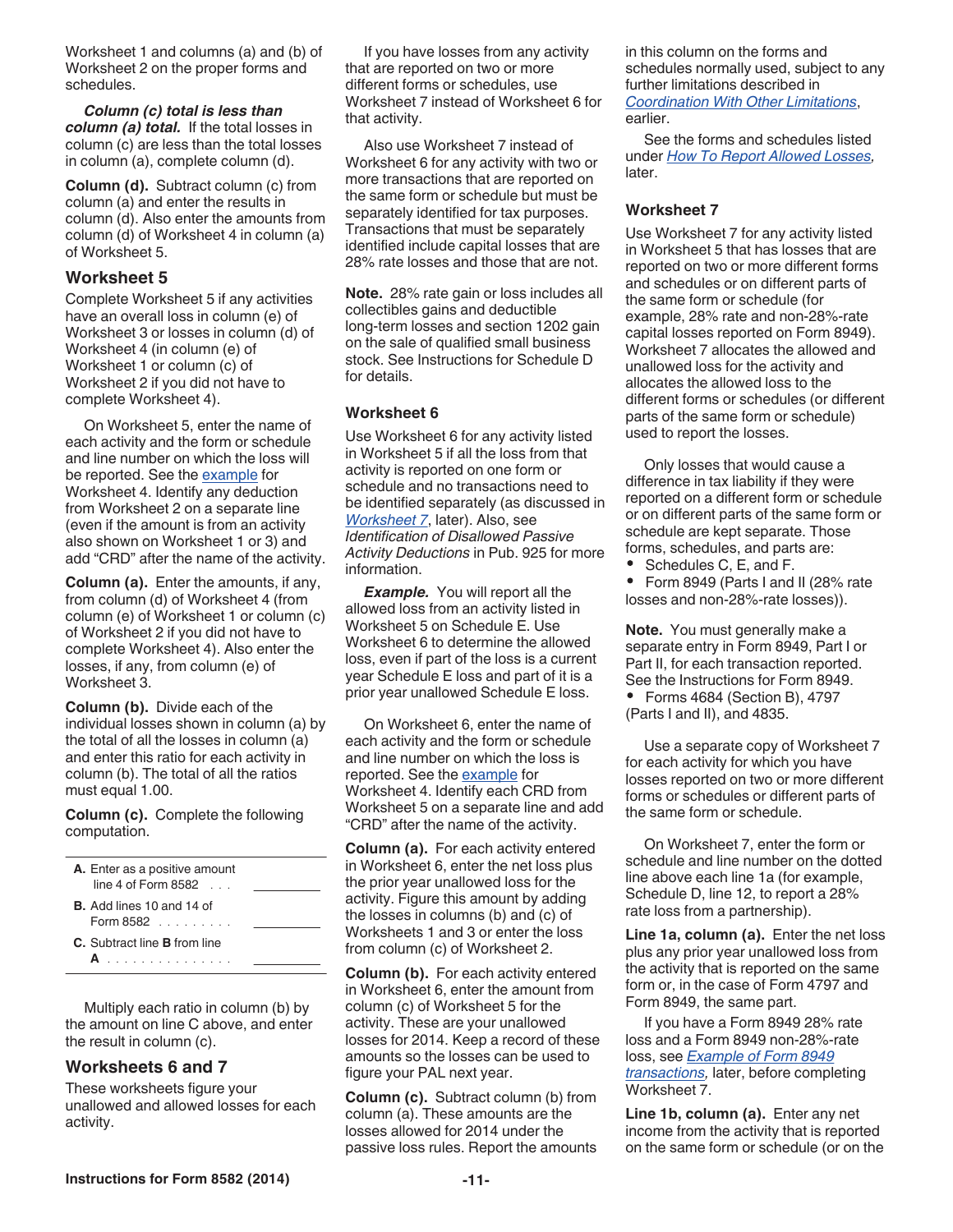<span id="page-11-0"></span>same part of the same form or schedule) as the loss on line 1a, column (a).

*Example.* You enter a prior year unallowed loss from Form 4797, Part I, on line 1a. If the activity has a current year Form 4797, Part I, gain, enter the gain on line 1b, column (a). If the activity does not have a Form 4797, Part I, gain, enter -0- on line 1b, column (a).

**Column (b).** Subtract line 1b, column (a), from line 1a, column (a), and enter the result in column (b). If line 1b, column (a), is more than line 1a, column (a), enter -0- in column (b).

**Column (c).** Divide each of the losses entered in column (b) by the total of column (b) and enter the ratio in column (c). The total of this column must be 1.00.

**Column (d).** Multiply the unallowed loss for this activity, found in Worksheet 5, column (c), by each ratio in column (c) of Worksheet 7. If -0- is entered in column (b) of Worksheet 7, also enter -0- for that form or schedule in column (d).

The amount in column (d) is the unallowed loss for 2014. Keep a record of this worksheet so you can use the losses to figure your PAL next year.

**Column (e).** Subtract the amount in column (d) from the loss entered on line 1a, column (a). This amount is the loss allowed for 2014 under the passive loss rules. Report the amounts in this column on the forms or schedules normally used, subject to any further limitations described in *[Coordination](#page-0-0)  [With Other Limitations](#page-0-0)*, earlier. The forms and schedules you use must show the losses from this column and the income, if any, for that activity from column (a) of Worksheet 1 or Worksheet 3.

#### *Example of Form 8949*

*transactions.* The taxpayer had the following Form 8949 transactions from passive activities in 2014.

#### *Activity I*

A passive activity prior year unallowed long-term capital loss (a 28% rate loss) of \$1,000 and a current year long-term capital loss (a non-28%-rate loss) of \$3,000.

#### *Activity II*

A current year collectibles loss (a 28% rate loss) of \$230 and net income of \$1,100 from Schedule E (Form 1040).

#### *Worksheet 3*

Activity I has an overall loss of \$4,000 (current year long-term capital loss of \$3,000 and a prior year unallowed long-term capital loss of \$1,000). Activity II has an overall gain of \$870 (current year net income of \$1,100 less a current year long-term capital loss of \$230). Line 16 of Form 8582 shows an allowed loss of \$1,100.

Since Activity II has an overall gain, the amounts shown in columns (a) and (b) of Worksheet 3 for that activity are reported on the proper forms and schedules and are not shown on any other worksheet.

#### *Worksheet 5*

Activity I has an unallowed loss of \$3,130 (line 4 of Form 8582 (\$3,130) less the sum of lines 10 and 14 of Form 8582 (-0-) x 100%).

#### *Worksheet 7*

This worksheet is used to figure the portion of the unallowed loss attributable to the 28% rate loss and the portion attributable to the non-28%-rate loss.

The loss attributable to the 28% rate loss (\$1,000) and the loss attributable to the non-28%-rate loss (\$3,000) are separate entries in Worksheet 7. The ratio of each loss to the total of the two losses is figured as follows.  $$1,000/\$4,000 = 0.25$  and  $$3,000$ /\$4,000 = 0.75. Each of these ratios is multiplied by the unallowed loss for Activity I, shown in column (c) of Worksheet 5 (\$3,130).

Unallowed losses for Activity I:

 28% rate loss: 0.25 x \$3,130 = \$782.50.

• Non-28%-rate loss:  $0.75 \times $3,130 =$ \$2,347.50.

Allowed losses for Activity I: 28% rate loss: \$1,000 − \$782.50 = \$217.50.

- Non-28%-rate loss: \$3,000 −
- $$2,347.50 = $652.50$ .

The total loss allowed for Activity I (\$870) is entered in Part II of Form 8949. The allowed 28% rate loss (\$217.50) is entered on the 28% Rate Gain Worksheet (see the instructions for Schedule D, line 18). Keep a record of the unallowed 28% rate and non-28%-rate losses to figure the PAL for next year.

See the forms and schedules listed under *How To Report Allowed Losses*  next.

## **How To Report Allowed Losses**

**Line 4 is income.** If line 4 of Form 8582 shows net income or zero, all the losses in columns (b) and (c) of Worksheets 1 and 3 and all the deductions in columns (a) and (b) of Worksheet 2 are allowed in full under the passive loss rules. Report the income and losses in columns (a), (b), and (c) of Worksheets 1 and 3 and deductions in columns (a) and (b) of Worksheet 2 on the forms and schedules normally used.

**Line 16 is the same as the total of lines 1b, 1c, 2a, 2b, 3b, and 3c.** In this case, all the losses in columns (b) and (c) of Worksheets 1 and 3 and all the deductions in columns (a) and (b) of Worksheet 2 are allowed in full under the passive loss rules. Report the income and losses in columns (a), (b), and (c) of Worksheets 1 and 3 and deductions in columns (a) and (b) of Worksheet 2 on the forms and schedules normally used.

**Columns (a) and (c) of Worksheet 4 are the same amount.** In this case, all the losses in columns (b) and (c) of Worksheet 1 and all the deductions in columns (a) and (b) of Worksheet 2 are allowed in full under the passive loss rules. Report the income and losses in columns (a), (b), and (c) of Worksheet 1 and the deductions in columns (a) and (b) of Worksheet 2 on the forms and schedules normally used.

**Losses allowed in column (c) of Worksheet 6.** The amounts in column (c) of Worksheet 6 are the losses or deductions allowed for 2014 for the activities listed in that worksheet. Report the loss allowed from column (c) of Worksheet 6 and the income, if any, for that activity from column (a) of Worksheet 1 or 3, on the form or schedule normally used.

**Losses allowed in column (e) of Worksheet 7.** The amounts in column (e) of Worksheet 7 are the losses or deductions allowed for 2014 for the activity listed on that worksheet. Report the losses allowed from column (e) of Worksheet 7 and the income, if any, for that activity from column (a) of Worksheet 1 or 3, on the forms or schedules normally used.

**Schedules C and F, and Form 4835.**  Enter on the net profit or loss line of your schedule or form the allowed passive loss from the worksheet. To the left of the entry space, enter "PAL."

If the net profit or loss line on your form or schedule shows net profit for the year, reduce the net profit by the allowed loss from Worksheet 6 or 7, and enter the result on the net profit or loss line.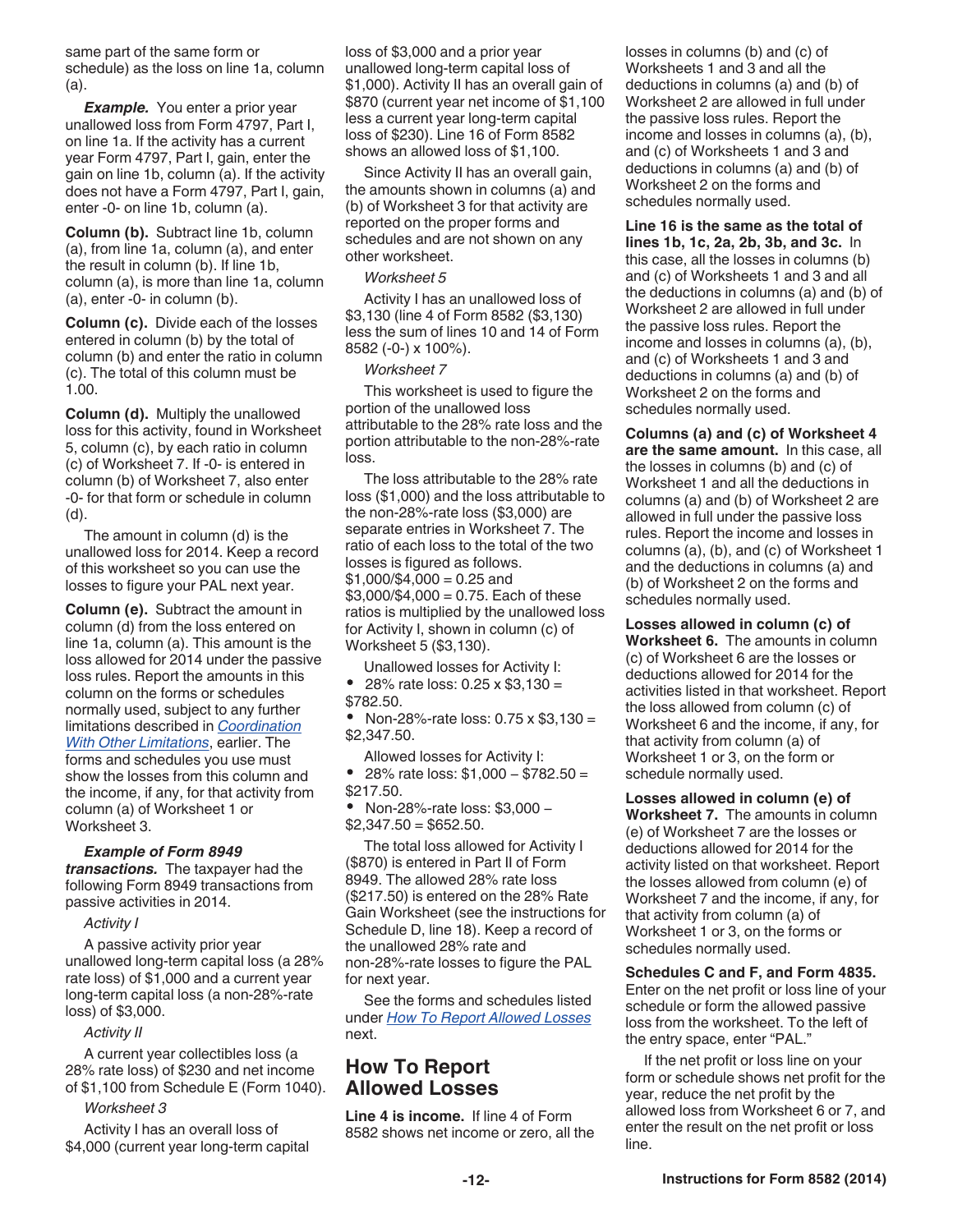<span id="page-12-0"></span>*Example.* Schedule C shows net profit for the year of \$5,000 from a passive activity. The activity also has a Form 4797 gain of \$2,500 and a prior year unallowed Schedule C loss of \$6,000. The loss allowed for 2014 is \$6,000. You enter a net loss of \$1,000 on line 31 of Schedule C (the \$5,000 net profit for the year less the \$6,000 loss allowed for the year). To the left of the entry space, you enter "PAL."

#### See *Form 4797 and Form 8949*,

later, if you also had passive gains and losses from the sale of assets or of an interest in a passive activity.

**Schedule E, Part I.** Enter the allowed loss from the worksheet on line 22 of Schedule E. An activity that has net profit for the year and prior year unallowed losses will have net profit on line 21 and the allowed loss on line 22. The allowed loss on line 22 will include the loss allowed to the extent of the net profit. Line 24 of Schedule E will show total profit and line 25 will show total losses allowed (both passive and nonpassive). Line 26 will show the total net profit or loss.

**Schedule E, Parts II and III.** Any item of income shown on your Schedule K-1 that is passive income must be entered as passive income in the appropriate column of Schedule E, Part II or III. Enter the passive loss allowed from Worksheet 6 or 7 in the appropriate column for passive losses. The passive losses allowed include the loss allowed to the extent of any net income from the activity. Passive net income or loss reportable on Schedule E, Part II, includes any self-charged interest income and deductions treated as passive activity income and deductions. See *[Self-Charged Interest](#page-6-0)*, earlier.

See *Form 4797 and Form 8949*, later, if you also had passive gains or losses from the sale of assets or of an interest in a passive activity.

**Form 4684, Section B.** Any passive activity gain from Form 4684 is unchanged. It was used on Form 8582 to determine allowable PALs. If you do not have passive losses on Form 4684, complete Form 4684 and follow the instructions for that form for where to report the gain.

If you have passive losses on Form 4684, cross through the amount you first entered on line 31, 32, 38a, 38b, or 39 of that form, and enter the allowed loss from the worksheet. To the left of the entry space, enter "PAL."

**Form 4797 and Form 8949.** If you sold assets from a passive activity or you sold an interest in your passive activity, all gains from the activity must be entered on the appropriate line of Form 4797 or Form 8949. Identify the gain as "FPA." Enter any allowed losses for Form 4797 or Form 8949 on the appropriate line. On Form 8949, include "PAL" in the description of the property in column (a). On Form 4797, enter "PAL" to the left of the entry space (for example, line 2 or line 10).

#### **Entire disposition with an overall**

**loss.** If you made an entire disposition of your interest in a passive activity and that activity had an overall loss, none of the gains, if any, or losses were entered on Form 8582 or the worksheets. However, all the gains and losses must be reported on the forms or schedules normally used. To the left of the entry space, enter "EDPA."

#### **Entire disposition with an overall**

**gain.** Gains and losses from this activity were included on Form 8582 so that the gains might offset other PALs. Report all the gains and losses on the forms and schedules normally used, and to the left of the entry space, enter "EDPA."

# **Publicly Traded Partnerships (PTPs)**

A PTP is a partnership whose interests are traded on an established securities market or are readily tradable on a secondary market (or its substantial equivalent).

An established securities market includes any national securities exchange and any local exchange registered under the Securities Exchange Act of 1934 or exempted from registration because of the limited volume of transactions. It also includes any over-the-counter market.

A secondary market generally exists if a person stands ready to make a market in the interest. An interest is treated as readily tradable if the interest is regularly quoted by persons, such as brokers or dealers, who are making a market in the interest.

The substantial equivalent of a secondary market exists if there is no identifiable market maker, but holders of interests have a readily available, regular, and ongoing opportunity to sell or exchange interests through a public means of obtaining or providing information on offers to buy, sell, or exchange interests. Similarly, the substantial equivalent of a secondary market exists if prospective buyers and sellers have the opportunity to buy, sell,

or exchange interests in a timeframe and with the regularity and continuity that the existence of a market maker would provide.

#### **Special Instructions for PTPs**

Section 469(k) provides that the passive activity limitations must be applied separately to items from each PTP. PALs from a PTP generally may be used only to offset income or gain from passive activities of the same PTP. The special allowance (including CRDs) for rental real estate activities does not apply to PALs from a PTP.

**Passive activity loss rules for partners in PTPs.** Do not report passive income, gains, or losses from a PTP on Form 8582. Instead, use the following rules to figure and report your income, gains, and losses from passive activities you held through each PTP you owned during the tax year.

1. Combine any current year income, gains and losses, and any prior year unallowed losses to see if you have an overall loss from the PTP. Include only the same types of income and losses you would include to figure your net income or loss from a non-PTP passive activity. See *[Passive Activity](#page-5-0)  [Income and Deductions](#page-5-0)*, earlier.

2. If you have an overall gain, the net gain portion (total gain minus total losses) is nonpassive income.

It is important to figure the nonpassive income because it must be included in modified adjusted gross income to figure the special allowance for active participation in a non-PTP rental real estate activity on Form 8582. Also, you may be able to include the nonpassive income in investment income when figuring your investment interest expense deduction. See Form 4952, Investment Interest Expense Deduction.

Report all gains and allowed losses from the activity on the forms or schedules normally used, and to the left of each entry space, enter "From PTP."

*Example.* You have Schedule E income of \$8,000 and a Form 4797 prior year unallowed loss of \$3,500 from the passive activities of a PTP. You have a \$4,500 overall gain (\$8,000 − \$3,500) that is nonpassive income. On Schedule E, Part II, you report the \$4,500 net gain as nonpassive income in column (j). In column (g), you report the remaining Schedule E gain of \$3,500 (\$8,000 − \$4,500) as passive income. On the appropriate line of Form 4797, you report the prior year unallowed loss of \$3,500. You enter